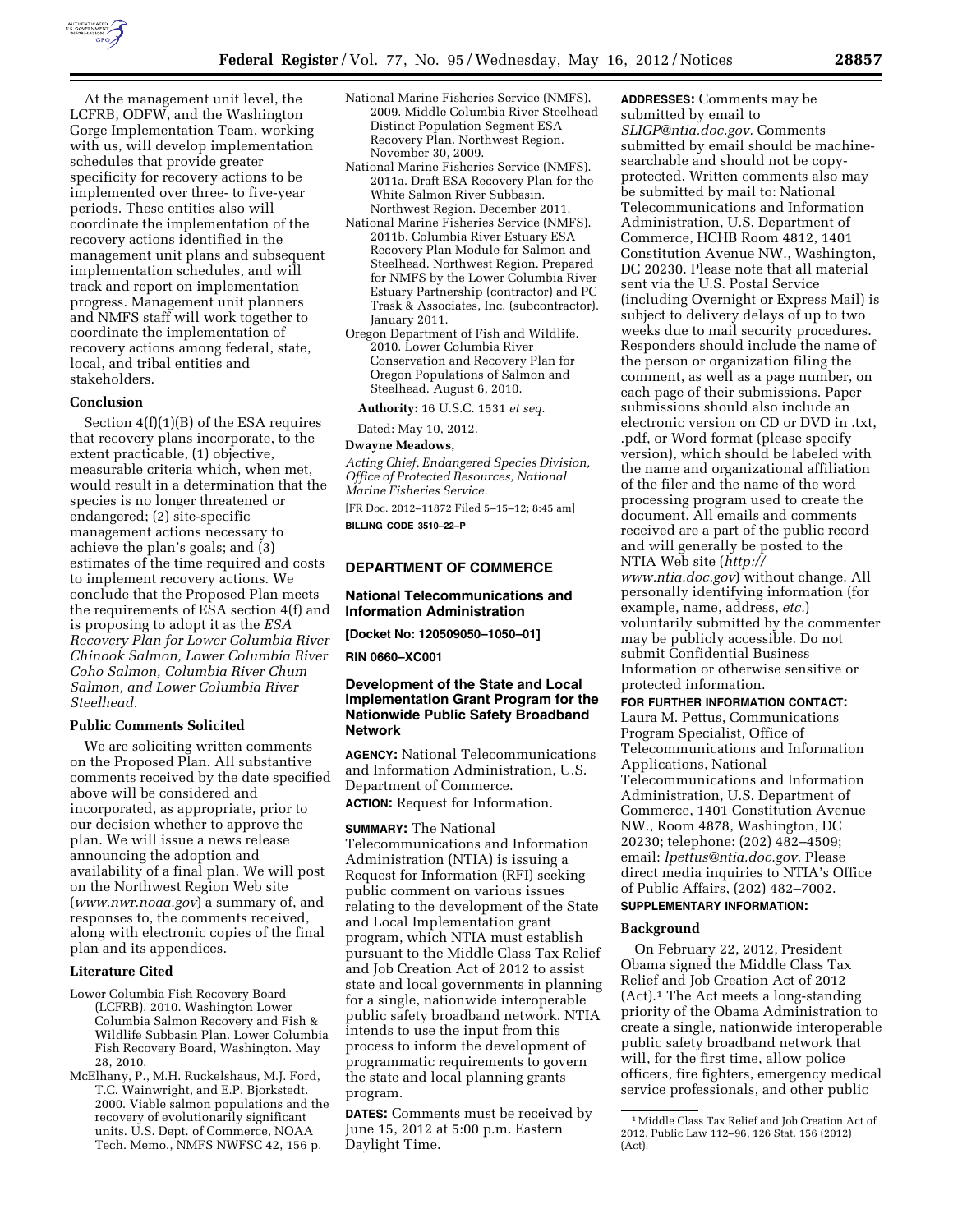safety officials to communicate with each other across agencies and jurisdictions. Public safety workers have long been hindered by incompatible, and often outdated, communications equipment and this Act will help them to do their jobs more safely and effectively.

The Act establishes the First Responder Network Authority (FirstNet) as an independent authority within NTIA and authorizes it to take all actions necessary to ensure the design, construction, and operation of a nationwide public safety broadband network (PSBN), based on a single, national network architecture.2 FirstNet is responsible for, at a minimum, ensuring nationwide standards for use and access of the network; issuing open, transparent, and competitive requests for proposals (RFPs) to build, operate and maintain the network; leveraging, to the maximum extent economically desirable, existing commercial wireless infrastructure to speed deployment of the network; and overseeing contracts with non-federal entities to build, operate, and maintain the network.

Additionally, the Act charges NTIA with establishing a grant program to assist State, regional, tribal, and local jurisdictions with identifying, planning, and implementing the most efficient and effective means to use and integrate the infrastructure, equipment, and other architecture associated with the nationwide PSBN to satisfy the wireless and data services needs of their jurisdiction.3 Up to \$135 million will be available to NTIA for the State and Local Implementation grant program.4 NTIA must establish requirements for this program not later than six months after the date of enactment (i.e., August 22, 2012). The programmatic requirements for the State and Local Implementation grant program must include, at a minimum, a determination of the scope of eligible activities that will be funded, a definition of eligible costs, and a method to prioritize grants for activities that ensure coverage in rural as well as urban areas.5

NTIA is requesting public comment on certain aspects of the Act's provisions relating to the establishment of the State and Local Implementation grant program.

#### **Request for Comment**

*The Consultation Process* 

1. Section 6206(c)(2) of the Act directs FirstNet to consult with regional, State,

tribal, and local jurisdictions about the distribution and expenditure of any amounts required to carry out the network policies that it is charged with establishing. This section enumerates several areas for consultation, including: (i) Construction of a core network and any radio access network build-out; (ii) placement of towers; (iii) coverage areas of the network, whether at the regional, State, tribal, or local level; (iv) adequacy of hardening, security, reliability, and resiliency requirements; (v) assignment of priority to local users; (vi) assignment of priority and selection of entities seeking access to or use of the nationwide public safety interoperable broadband network; and (vii) training needs of local users. What steps should States take to prepare to consult with FirstNet regarding these issues?

a. What data should States compile for the consultation process with FirstNet?

b. Should this activity be covered by the State and Local Implementation grant program?

2. The Act requires that each State certify in its application for grant funds that the State has designated a single officer or governmental body to serve as the coordinator of implementation of the grant funds.6

a. Who might serve in the role as a single officer within the State and will it or should it vary for each State?

b. Who might serve on the governmental body (*e.g.,* public partners, private partners, technical experts, Chief Information Officers, SWIC, finance officials, or legal experts)?

c. How should the States plan to involve the local entities in the State and Local Implementation grant program?

d. How should the States plan to involve the tribal entities in the grant program?

e. What requirements should be included in the grant program to ensure that local and tribal public safety entities are able to participate in the planning process?

f. How should the State and Local Implementation grant program ensure that all public safety disciplines (*e.g.,*  police, sheriffs, fire, and EMS) have input into the State consultation process?

g. How should the State and Local Implementation grant program define regional (e.g., interstate or intrastate) and how might the grant program be structured to facilitate regional participation through the States?

h. How should States plan to involve the Federal users and entities located within their States in the grant program?

3. The Act contemplates that FirstNet will consult with States regarding existing infrastructure within their boundaries, tower placements, and network coverage, which FirstNet can use to develop the requests for proposals called for by the Act. The States, however, will need time and funding to collect the necessary information before they are ready to consult with FirstNet.

a. Given these interrelated activities, how should the State and Local Implementation grant program be used by States to assist in gathering the information to consult with FirstNet?

b. Should consistent standards and processes be used by all States to gather this information? If so, how should those policies and standards be established? What should those policies and standards be?

c. What time period should NTIA consider for States to perform activities allowed under the grant program as it relates to gathering the information to consult with FirstNet?

### **Existing Public Safety Governance and Planning Authorities**

4. Over the years, States have invested resources to conduct planning and to create governance structures around interoperable communications focused primarily on Land Mobile Radio (LMR) voice communications, including the Statewide Interoperability Coordinators (SWIC) and Statewide Interoperability Governing Bodies (SIGB), often called Statewide Interoperability Executive Committees (SIEC).

a. What is the current role of these existing governance structures in the planning and development of wireless public safety broadband networks?

b. What actions have the States' governance structures (*e.g.,* SWIC, SIGB, or SIEC) taken to begin planning for the implementation of the nationwide public safety broadband network?

c. Can these existing governance structures be used for the PSBN, and if so, how might they need to change or evolve to handle issues associated with broadband access through the Long Term Evolution (LTE) technology platform?

d. What is or should be the role of the Statewide Communications Interoperability Plans (SCIPs) in a State's planning efforts for the nationwide public safety broadband network?

e. What actions do the States need to take to update the SCIPs to include broadband?

<sup>2</sup> *Id.* at § 6206(b)(1).

<sup>3</sup> *Id.* at § 6302(a).

 $4$  *Id.* at § 6301(c).<br> $5$  *Id.* at § 6302(c).

<sup>5</sup> *Id.* at § 6302(c). 6 *Id.* at § 6302(d).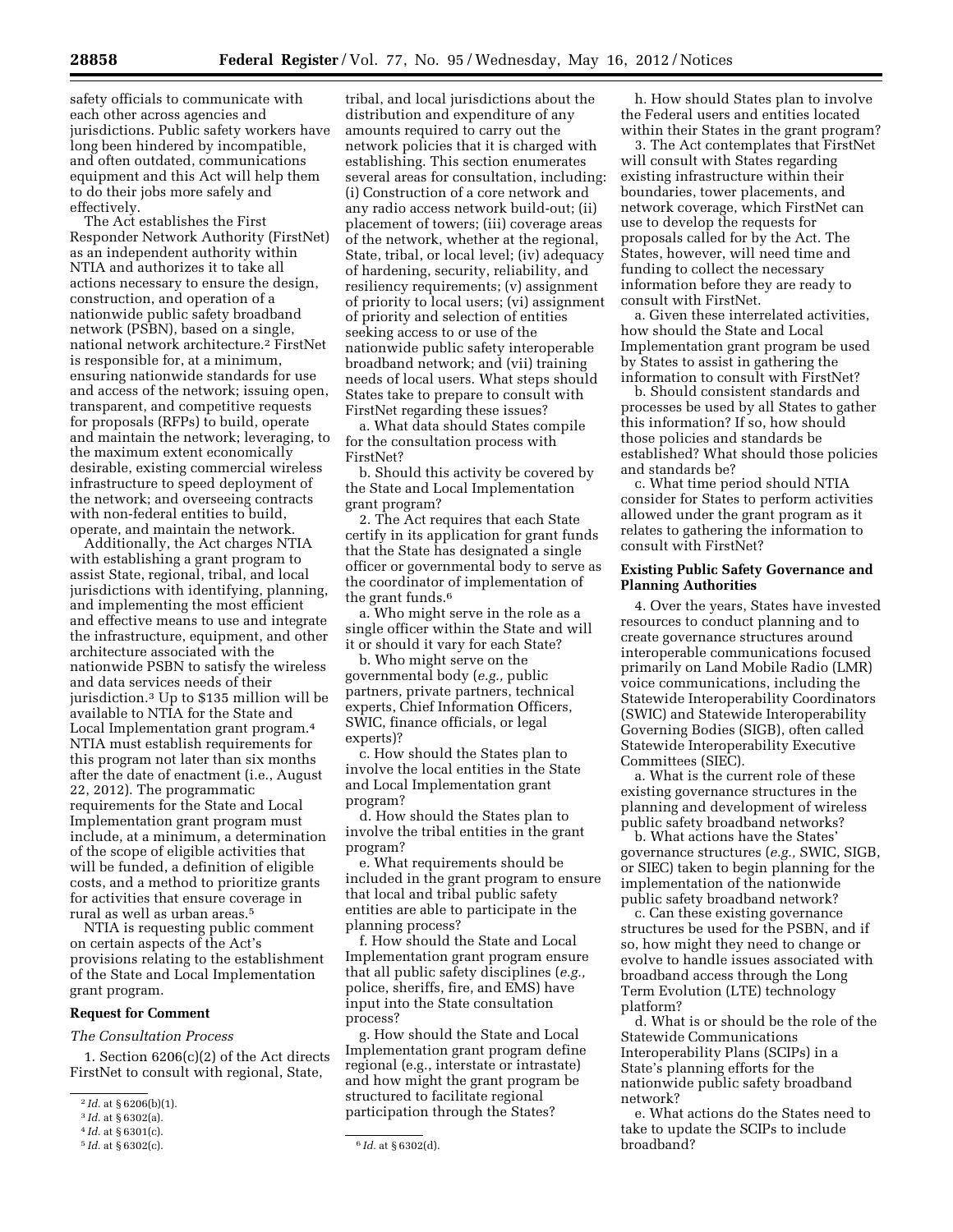f. Should the costs to change or evolve existing governance and Statewide Plans be eligible in the new program?

g. Should the maintenance of those existing governance bodies and plans be eligible in State and Local Implementation grant program?

#### **Leveraging Existing Infrastructure**

5. How should States and local jurisdictions best leverage their existing infrastructure assets and resources for use and integration with the nationwide public safety broadband network?

a. How should States and local jurisdictions plan to use and/or determine the suitability of their existing infrastructure and equipment for integration into the public safety broadband network?

b. What technical resources do States have available to assist with deployment of the nationwide public safety broadband network?

c. How will States include utilities or other interested third parties in their planning activities?

d. Should NTIA encourage planning for the formation and use of public/ private partnerships in the deployment of the nationwide public safety broadband network? If so, how?

6. Section 6206(b)(1)(B) of the Act directs FirstNet to issue open, transparent, and competitive requests for proposals (RFPs) to private sector entities for the purposes of building, operating, and maintaining the network. How can Federal, State, tribal, and local infrastructure get incorporated into this model?

a. How would States plan for this integration?

b. Should States serve as clearinghouses or one-stop shops where entities bidding to build and operate portions of the FirstNet network can obtain access to resources such as towers and backhaul networks? If so, what would be involved in setting up such clearinghouses?

c. Should setting up a clearinghouse be an eligible cost of the grant program?

### **State and Local Implementation Grant Activities**

7. What are some of the best practices, if any, from existing telecommunications or public safety grant programs that NTIA should consider adopting for the State and Local Implementation grant program?

8. What type of activities should be allowable under the State and Local Implementation grant program?

9. What types of costs should be eligible for funding under the State and Local Implementation grant program (*e.g.,* personnel, planning meetings,

development/upgrades of plans, or assessments)?

a. Should data gathering on current broadband and mobile data infrastructure be considered an allowable cost?

b. Should the State and Local Implementation grant program fund any new positions at the State, local, or tribal level that may be needed to support the work to plan for the nationwide public safety broadband network? If so, what, if any, restrictions should NTIA consider placing on the scope of hiring and the type of positions that may be funded under the grant program?

10. What factors should NTIA consider in prioritizing grants for activities that ensure coverage in rural as well as urban areas?

11. Are there best practices used in other telecommunications or public safety grant programs to ensure investments in rural areas that could be used in the State and Local Implementation grant program?

12. In 2009, NTIA launched the State Broadband Initiative (SBI) grant program to facilitate the integration of broadband and information technology into state and local economies.

a. Do States envision SBI state designated entities participating or assisting this new State and Local Implementation grant program?

b. How can the SBI state designated entities work with States in planning for the nationwide public safety broadband network?

13. What outcomes should be achieved by the State and Local Implementation grant program?

a. Are there data that the States and local jurisdictions should deliver to document the outcomes of the grant program?

b. If so, how should they be measured?

c. Who should collect this information and in what format?

d. What data already exist and what new data could be gathered as part of the program?

14. The U.S. Department of Homeland Security's Office of Emergency Communications (OEC) has developed the following tools through its Technical Assistance Program available at *[http://www.publicsafetytools.info,](http://www.publicsafetytools.info)*  including: (1) Mobile Data Usage and Survey Tool—Survey process to document the current-state mobile data environment, in preparation for a migration to LTE; (2) Statewide Broadband Planning Tool—Template and support on Statewide strategic broadband planning issues designed to serve as an addendum to the SCIP; (3)

Frequency Mapping Tool—Graphical tool to display FCC license information and locations including cellular sites within a jurisdiction; and (4) Communications Assets Survey and Mapping Tool (CASM)—Data collection and analysis tool for existing land mobile radio assets. Should States be encouraged to utilize tools and support available from Federal programs such as those developed by OEC? Are there other programs or tools that should be considered?

15. Do the States have a preferred methodology for NTIA to use to distribute the grant funds available under the State and Local Implementation grant program?

a. Should NTIA consider allocating the grant funds based on population?

b. What other targeted allocation methods might be appropriate to use?

c. Should NTIA consider phasing the distribution of grant funds in the new program?

### **State Funding and Performance Requirements**

16. What role, if any, should the States' Chief Information Officer (CIO) or Chief Technology Officer (CTO) play in the State and Local Implementation grant program and the required consultations with FirstNet? How will these different positions interact and work with public safety officials under the State and Local Implementation grant program?

17. The Act requires that the Federal share of the cost of activities carried out under the State and Local Implementation grant program not exceed 80 percent and it gives the Assistant Secretary the authority to waive the matching requirement, in whole or in part, if good cause is shown and upon determining that the waiver is in the public interest.7 As NTIA develops the State and Local Implementation grant program, what are some of the factors it should consider regarding States' ability to secure matching funds?

18. What public interest factors should NTIA consider when weighing whether to grant a waiver of the matching requirement of State and Local Implementation grant program?

### **Other**

19. Please provide comment on any other issues that NTIA should consider in creating the State and Local Implementation grant program, consistent with the Act's requirements.

<sup>7</sup> Id. at § 6302(b).